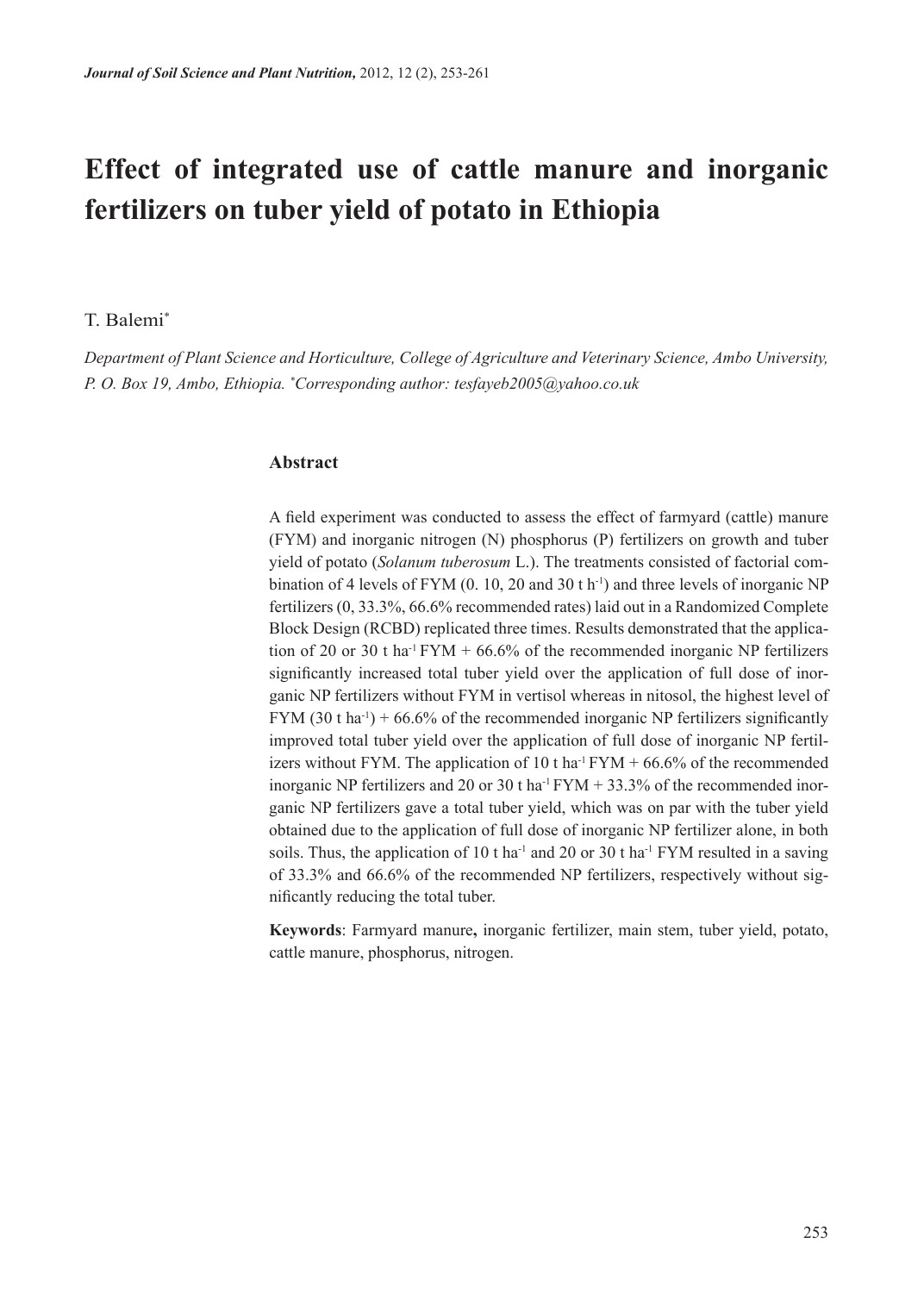## **1. Introduction**

The central highlands of Ethiopia, which is one of the major potato growing regions in the country, is dominated by two major soil types, vertisols and nitosols. Vertisols are known for their extensive cracking to the depth of 50 cm or more with seasonal drying and they occupy about 12.6 million ha in Ethiopia (Woldeab, 1987). Its poor physical properties such as poor drainage considerably restricted its productive potential, which can be improved with organic matter amendments. Nitosols on the other hand are characterized by low soil pH which renders the greater portion of such nutrients as phosphorus unavailable to crops due to favoured chemical fixation, thus ultimately lowering crop yield.

Potato (*Solaneum tubrosum* L.) is one of the major food crops in the mid and high altitude areas of Ethiopia. It is recognized as famine relief crop at the end of the rainy season when cereal crops are not ready for harvest, especially in the highland areas, where cereals mature after an extended period. Potato is grown in diverse soil types from black heavy soils (vertisols) to red soils (nitosols) in the central highlands of Ethiopia. Potatoes are annually grown on an area of about 160,000 hectares (World Potato Atlas, 2007). Despite its importance as a food crop, the productivity of this crop is as low as  $10$  t ha<sup>-1</sup> mainly due to poor agronomic practices such as poor fertilization, the use of low quality tubers as planting materials and lack of improved adaptable cultivars (Tsegaw, 2006).

The growing human population demands improved crop productivity to solve the fragile food situation in the country. Today the price of chemical fertilizers in Ethiopia has escalated beyond the capacity of the majority of the farmers. Only in the past four to five years the cost of DAP and UREA fertilizers increased by three-fold. On the other hand, the indiscriminate use of chemical fertilizers alone, mainly during the maize-wheat production extension program of the last 15 years to meet country's food self sufficiency policy has resulted in the decline of soil productivity. Moreover, the use of chemical fertilizers alone might have also resulted in a possible depletion of essential micronutrients thereby resulting in an overall reduction in total crop productivity. The latter issue might be an answer for those farmers complaining of tremendous yield reduction despite the application of inorganic NP fertilizers to their farm.

The importance of farmyard manure is being realized again because of the high cost of commercial fertilizers and its long term adverse effect on soil chemical properties. Besides supplying macronutrients and micronutrients to the soil (Negassa *et al*., 2001; Tirol-Padre *et al*., 2007), farmyard manure also improves the physico-chemical properties of the soil (Tirol-Padre *et al*., 2007). However, unless it is integrated with inorganic fertilizers, the use of farmyard manure alone may not fully satisfy crop nutrient demand, especially in the year of application (Patel *et al*., 2009). Animal manures are also useful in improving the efficiency of fertilizer recovery thereby resulting in higher crop yield (Gedam *et al*., 2008).

 Tolesaa and Friesen (2001) reported that the application of 25% recommended inorganic NP fertilizers + enriched FYM resulted in the highest marginal rate of return in maize indicating that the integrated approach can enable to save up to 75% of commercial fertilizers. Likewise, Bayu *et al*. (2006) also reported the possibility of saving up to 50% of the recommended NP fertilizers due to amendment with 5-15 t ha-1 FYM to sorghum crop without significantly affecting the optimum possible yield that can be obtained with the application of full dose of inorganic NP fertilizers alone. Joy *et al*. (2005) reported the possibility of substituting up to 25% inorganic fertilizers with the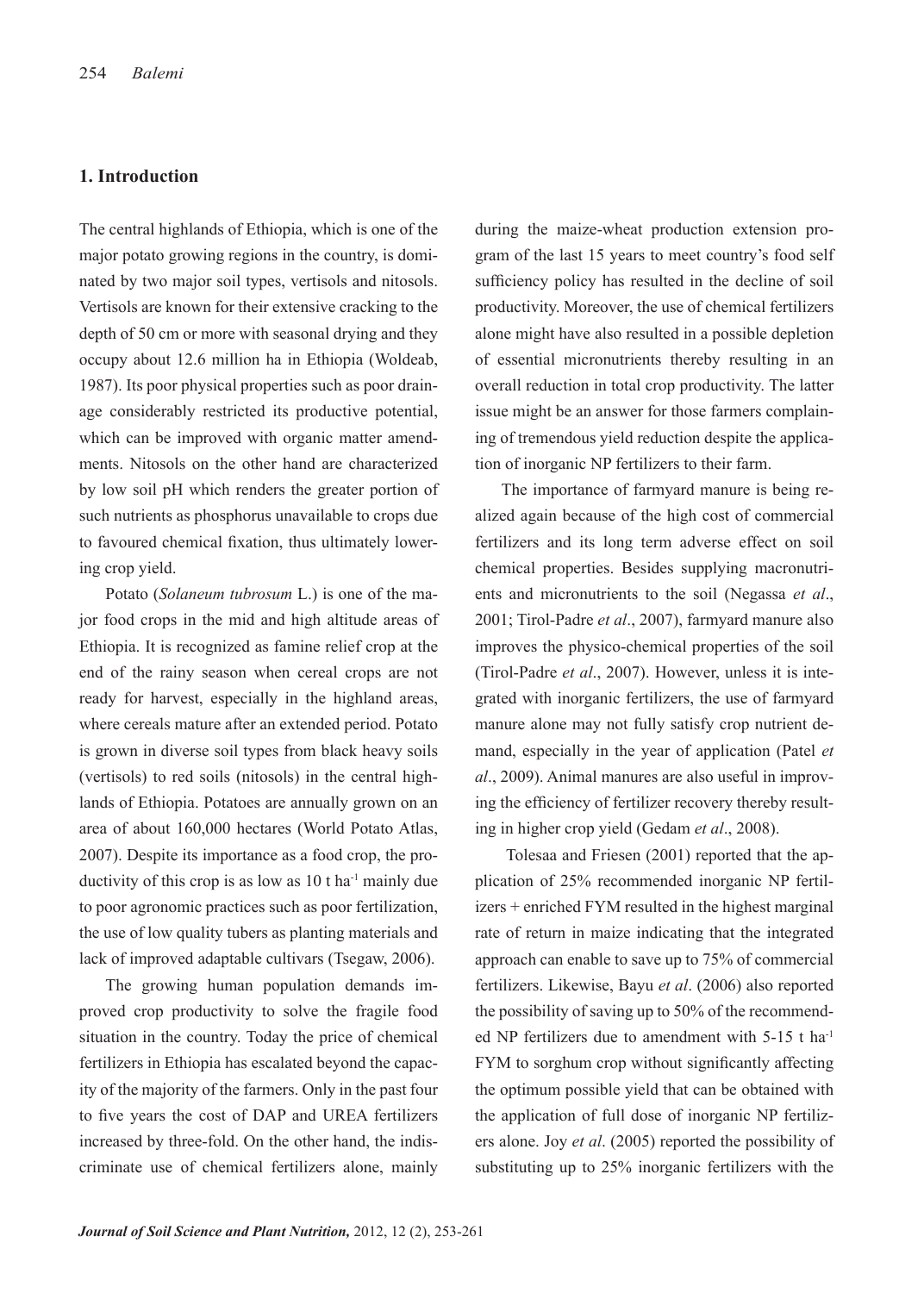application of 30  $t$  ha<sup>-1</sup> FYM while still maintaining the highest rhizome yield and quality of black musli. Ghosh and Sharma (1999) and Negassa *et al*. (2001) have shown improved grain yield in rice and maize, respectively, due to integrated use of FYM and inorganic NP fertilizers. Somanath and Syeenivasmuthy (2005) also similarly reported improved dry matter yield in *Coleus forskohlii* due to integrated use of FYM + NPK than using NPK alone. Farmyard manure also had a long-term effect in that the following crop in sequential cropping also benefit from the application (Sidhu *et al*., 2007).

Thus, the present study was designed to assess the influence of integrated use of farmyard manure and NP fertilizers on productivity of potato under two major soil types in mid altitude areas of West Shoa Zone, Ethiopia.

## **2. Materials and methods**

#### *2.1 Description of the study area*

The study sites are located in Wesh Shoa Zone of Oromiya Regional State, Central Ethiopia. Ambo University Research Farm is located at 112 km while Guder Production Farm is located at 124 km, west of Addis Ababa at an altitude of 2060 and 1800 m.a.s.l, respectively. Ambo University Research Farm is characterized by pellic vertisol with poor drainage, average clay content of about 68.2% at a soil depth of 0-65 cm and a soil pH of 6.5 at similar soil depth. On the other hand, Guder Production Farm is characterized by nitosol with soil pH of 5.5-6.0. Both study areas have a unimodal rainfall pattern and average annual total rainfall ranging between 800-1200 mm. The average maximum /minimum temperature during the experimental period ranged between 22-25°C/ 9-13°C at Ambo Temperature was higher by 2-3°C, and soil pH is slightly lower at Guder Production Farm.

## *2.2 Experimental protocol, design and analysis*

A field experiment was conducted for two years (2003 and 2004 cropping seasons) at Ambo University Research Farm and Guder Production Farm during the rainy season without irrigation (June-October) using a potato cultivar CIP/384321.3 to asses the effect of integrated use of FYM and NP fertilizers on growth and tuber yield of potato. Cattle manure collected from the dairy farm of Ambo University was allowed to decompose for a couple of months and was mixed thoroughly before using for the experiment. The treatments consisted of factorial combinations of 4 levels of FYM  $(0, 10, 20$  and  $30$  t ha<sup>-1</sup>) and 3 levels of inorganic NP fertilizers (0, 33.3% and 66.6% of the recommended rates). The recommended doses were 114 and 195 kg/ha DAP for vertisol and nitosol, respectively and 185 and 152 kg/ha Urea for vertisol and nitosol, respectively. Additional full dose of inorganic NP fertilizers without FYM was also used as a standard control for comparison. The 0: 0, FYM: inorganic NP fertilizer was used as an absolute control. The treatments were laid out in a Randomized Completely Block Design (RCBD) with three replications. Each level of FYM was weighed (on dry weight basis) and applied to the respective experimental plots and incorporated into the soil 4 weeks before planting the potato tubers. Nitrogen and phosphorus fertilizers were applied in the form of urea and DAP, respectively. Recommended doses of phosphorus were applied at planting whereas nitrogen was split twice: half was applied at planting and the remainder was applied 30 days after planting. The number of main stems per plant was counted at 50% flowering. The tubers were carefully harvested by digging after 50% of the tops died. Data was analysed using the PROC GLM procedure of SAS (SAS version 9.1, Institute INC., Cary, USA). Treatment means were compared at  $\alpha = 0.05$ probability level according to Tukey test.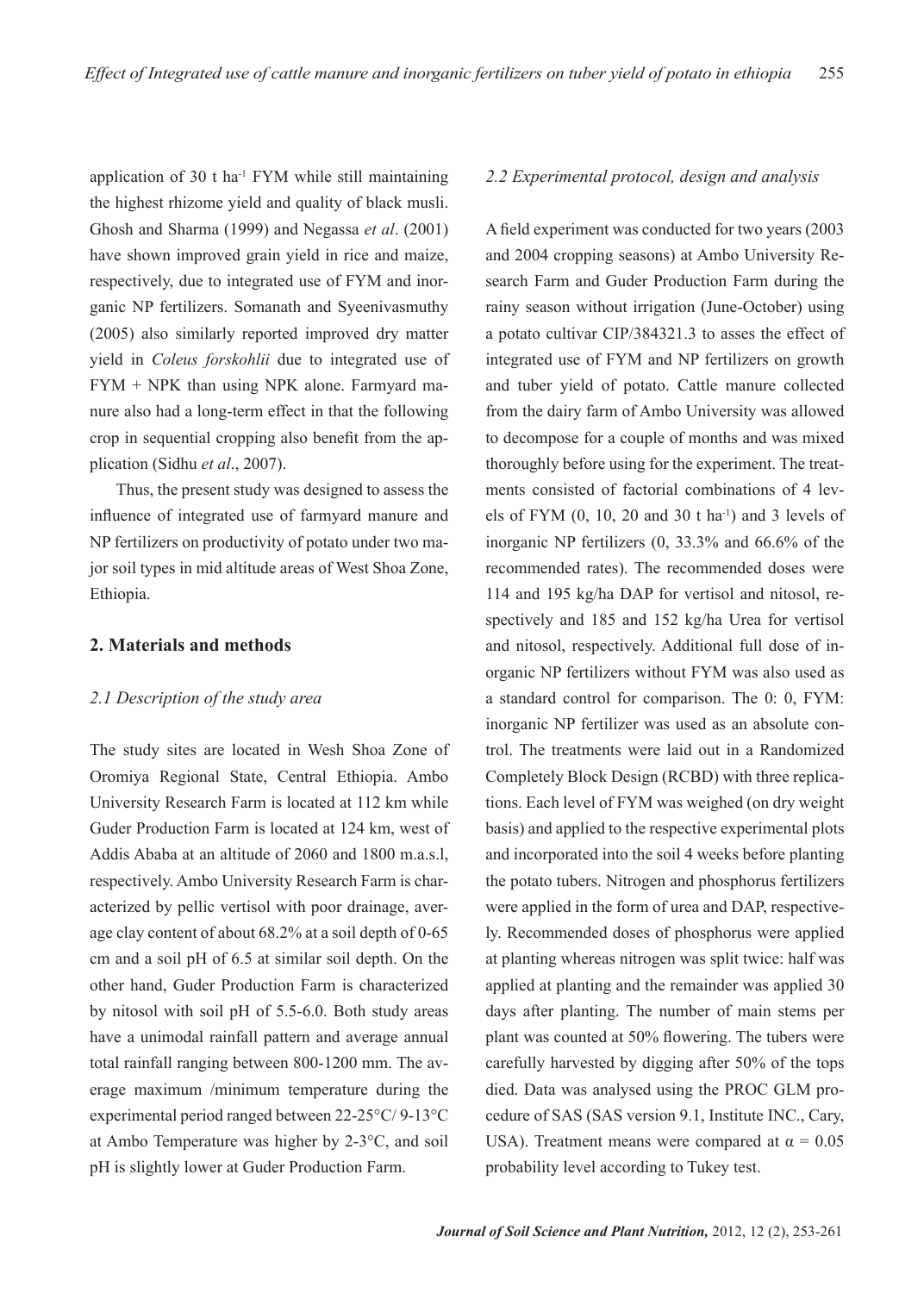## **3. Results**

### *3.1 Effect of treatments on total tuber yield*

Total tuber yield (Table 1) was significantly influenced by the FYM + NP fertilizers treatments  $(P<0.001)$ . Unlike on vertisol, there was an interaction effect of FYM and NP fertilizer rates on nitosol. In vertisol, the application of 20 to 30 t ha<sup>-1</sup> FYM + 66.6% of the recommended inorganic NP fertilizers gave significantly higher total tuber yield than full dose of inorganic NP fertilizers without FYM. On the other hand, in nitosol  $30$  t ha<sup>-1</sup> FYM + 66.6% of the recommended inorganic NP fertilizers gave significantly higher total tuber yield than full dose of inorganic NP fertilizers without FYM. The application of 10 t ha<sup>-1</sup> FYM +  $66.6\%$ of the recommended inorganic NP fertilizers and 20 to 30 t ha<sup>-1</sup> FYM  $+$  33.3% of the recommended inorganic NP fertilizers gave a total tuber yield which was

on par with the tuber yield obtained due to applying full dose of inorganic NP fertilizers alone, in both soil types. The results demonstrated that the application of 10 t ha-1 and 20 or 30 t ha-1 FYM resulted in a saving of 33.3% and 66.6% commercial NP fertilizers, respectively without significantly reducing the total tuber yield. All the treatments significantly improved the total tuber yield compared to the absolute control where there was no any form of external fertilizer application. In the absence of chemical fertilizers application, the total tuber yield was significantly increased as FYM was increased from 0 to 20 t ha-1, but further increasing the amount of FYM to 30 t ha<sup>-1</sup> did not significantly increase the total tuber yield under both soil types during both cropping seasons. However, the application of FYM alone at all levels could not significantly improve the total tuber yield over the standard control, unlike over the absolute control in both soil types and during both cropping seasons (Table 1).

**Table 1.** Effect of FYM and NP rates on total tuber yield (q ha<sup>-1</sup>) of potato under two major soil types in West Shoa Zone, Ethiopia.

| <b>FYM</b><br>$(t \, ha^{-1})$ | (% recommended<br>NP fertilizers) | Total Tuber Yield (q ha <sup>-1</sup> ) |                       |                      |                       |  |
|--------------------------------|-----------------------------------|-----------------------------------------|-----------------------|----------------------|-----------------------|--|
|                                |                                   | 2003 cropping season                    |                       | 2004 cropping season |                       |  |
|                                |                                   | <b>Vertisol</b>                         | <b>Nitosol</b>        | <b>Vertisol</b>      | <b>Nitosol</b>        |  |
| $\mathbf{0}$                   | $\boldsymbol{0}$                  | 185.8 <sup>h</sup>                      | 222.7 <sup>h</sup>    | $176.2$ <sup>f</sup> | 218.6 <sup>h</sup>    |  |
|                                | 33.3 %                            | $291.4$ <sup>fg</sup>                   | $417.1^{f}$           | $265.4^e$            | 410.0 <sup>f</sup>    |  |
|                                | 66.6%                             | 381.9cd                                 | $484.9^{de}$          | 349.8 <sup>cd</sup>  | $466.8^{de}$          |  |
| 10                             | $\mathbf{0}$                      | 249.98                                  | 345.48                | $242.4^e$            | 330.48                |  |
|                                | 33.3 %                            | $342.0$ def                             | $450.4$ <sup>ef</sup> | 333.9 <sup>d</sup>   | $443.5$ <sup>ef</sup> |  |
|                                | 66.6%                             | $437.9^{bc}$                            | 524.7 <sup>cd</sup>   | $408.4^{b}$          | $504.1$ <sup>cd</sup> |  |
| 20                             | $\mathbf{0}$                      | 321.0ef                                 | $436.2$ <sup>ef</sup> | 319.4 <sup>d</sup>   | 423.9 <sup>ef</sup>   |  |
|                                | 33.3 %                            | $435.0^{bc}$                            | 519.8 <sup>cd</sup>   | $390.8^{bc}$         | 511.3 <sup>cd</sup>   |  |
|                                | 66.6%                             | 502.1a                                  | 595.9 <sup>b</sup>    | 481.7 <sup>a</sup>   | 573.9 <sup>b</sup>    |  |
| 30                             | $\mathbf{0}$                      | $360.1$ <sup>de</sup>                   | 462.9 <sup>def</sup>  | 343.6 <sup>cd</sup>  | $445.1$ <sup>ef</sup> |  |
|                                | 33.3 %                            | 444.2 <sup>b</sup>                      | 555.6bc               | $424.6^{b}$          | $541.2^{bc}$          |  |
|                                | 66.6%                             | $534.2^a$                               | 670.0 <sup>a</sup>    | 510.7 <sup>a</sup>   | $631.1^a$             |  |
| Standard control               |                                   | 444.9 <sup>b</sup>                      |                       | 424.07 <sup>b</sup>  | $557.2^{bc}$          |  |
| (full NP without FYM)          |                                   |                                         | 582.4bc               |                      |                       |  |
| LSD ( $\alpha$ = 0.05)         |                                   | 56.4                                    | 65.6                  | 47.5                 | 54.8                  |  |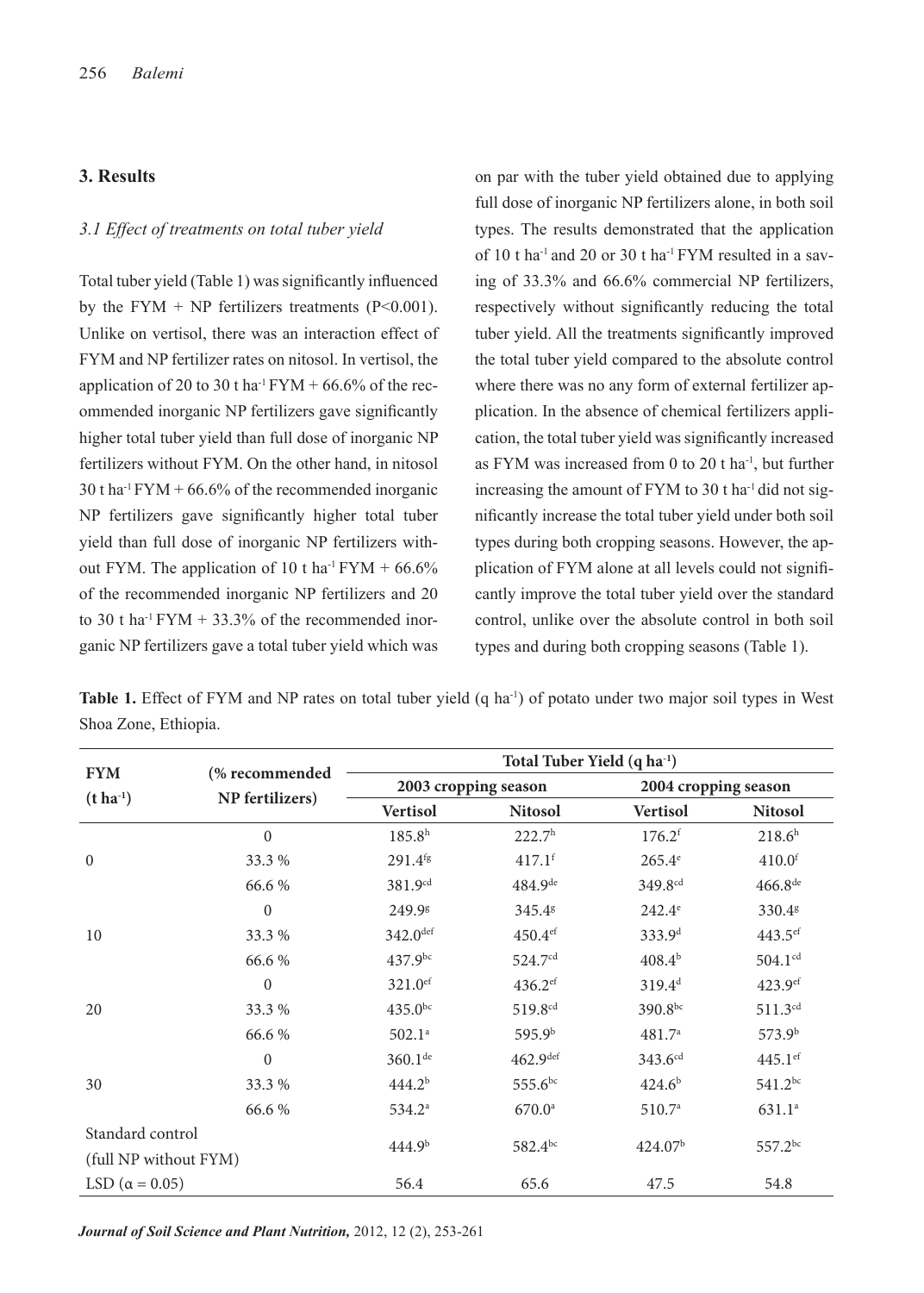## *3.2 Effect of treatments on days to 50% flowering and number of main stems per plant*

Days to 50% flowering ranged between 51.3 to 54 on vertisol and 46 to 49 on nitosol; however there was not significant difference between treatments under both soil types (Table 2). Except for the absolute control, where the number of main stems per plant was inferior, all the other treatments did not differ in influencing the number of main stems per plant under both soil types during both cropping seasons (Table 2).

**Table 2.** Effect of FYM and NP rates on days to 50% flowering and number of main stems per plant of potato under two major soil types in West Shoa Zone, Ethiopia.

| <b>FYM</b>                                | (% recommended<br>NP fertilizers) | Days to 50% flowering |                   | Number of main stems per plant |                   |
|-------------------------------------------|-----------------------------------|-----------------------|-------------------|--------------------------------|-------------------|
| $(t \, ha^{-1})$                          |                                   | <b>Vertisol</b>       | <b>Nitosol</b>    | <b>Vertisol</b>                | <b>Nitosol</b>    |
| $\theta$                                  | $\mathbf{0}$                      | $54.0^{\circ}$        | 49.0 <sup>a</sup> | 4.0 <sup>b</sup>               | 4.3 <sup>b</sup>  |
|                                           | 33.3 %                            | 51.3 <sup>a</sup>     | 47.0 <sup>a</sup> | $4.4^{ab}$                     | 4.8 <sup>ab</sup> |
|                                           | 66.6 %                            | $52.0^{\circ}$        | $48.0^{\circ}$    | $5.2^{ab}$                     | $5.5^{ab}$        |
| 10                                        | $\overline{0}$                    | $52.0^{\circ}$        | 47.0 <sup>a</sup> | 4.8 <sup>ab</sup>              | 4.7 <sup>ab</sup> |
|                                           | 33.3 %                            | 51.7 <sup>a</sup>     | 47.7 <sup>a</sup> | 5.3 <sup>ab</sup>              | 5.4 <sup>ab</sup> |
|                                           | 66.6%                             | 52.7 <sup>a</sup>     | 46.0 <sup>a</sup> | $5.5^{ab}$                     | 5.8 <sup>ab</sup> |
| 20                                        | $\boldsymbol{0}$                  | $53.0^{\circ}$        | 47.7 <sup>a</sup> | 5.1 <sup>ab</sup>              | $5.3^{ab}$        |
|                                           | 33.3 %                            | $52.0^{\circ}$        | 46.3 <sup>a</sup> | $5.5^{ab}$                     | 5.8 <sup>ab</sup> |
|                                           | 66.6 %                            | $52.0^{\circ}$        | 47.7 <sup>a</sup> | 5.8 <sup>ab</sup>              | 6.3 <sup>a</sup>  |
| 30                                        | $\overline{0}$                    | $54.0^{\circ}$        | $48.0^{\circ}$    | 5.3 <sup>ab</sup>              | 5.8 <sup>ab</sup> |
|                                           | 33.3 %                            | 51.7 <sup>a</sup>     | 46.0 <sup>a</sup> | $5.5^{ab}$                     | 6.1 <sup>ab</sup> |
|                                           | 66.6%                             | $52.0^{\circ}$        | 46.7 <sup>a</sup> | 6.4 <sup>a</sup>               | 6.5 <sup>a</sup>  |
| Standard control<br>(full NP without FYM) |                                   | $52.0^{\circ}$        | 46.3 <sup>a</sup> | 5.6 <sup>ab</sup>              | 6.2 <sup>a</sup>  |
| LSD ( $\alpha$ = 0.05)                    |                                   | 3.22                  | 3.51              | 2.05                           | 1.8               |

### *3.3 Effect of main factors*

### *Effect of FYM*

Under both soil types, the tuber yield was significantly influenced by the levels of FYM applied (Figure 1A & C) during both years experiment. The pattern of FYM influence on tuber yield was similar for both soil types as well as both cropping seasons. In all cases the total tuber yield increased with increasing level of FYM and significantly differed at all levels of FYM.

On the other hand, the effect of FYM levels on the number of main stems followed similar pattern to that of the total tuber yield. In nitosol, the application of 0 and 10 t ha<sup>-1</sup> on one hand, and 20 and 30 t ha<sup>-1</sup> on the other hand did not significantly differ from each other in influencing the number of main stem per plant (Figure 2A). In vertisol, the absence of FYM application resulted in lower number of main stems compared to the application of 20 and 30  $t$  ha<sup>-1</sup> FYM. FYM did not affect the number of days to 50% flowering under both soil types (data not presented).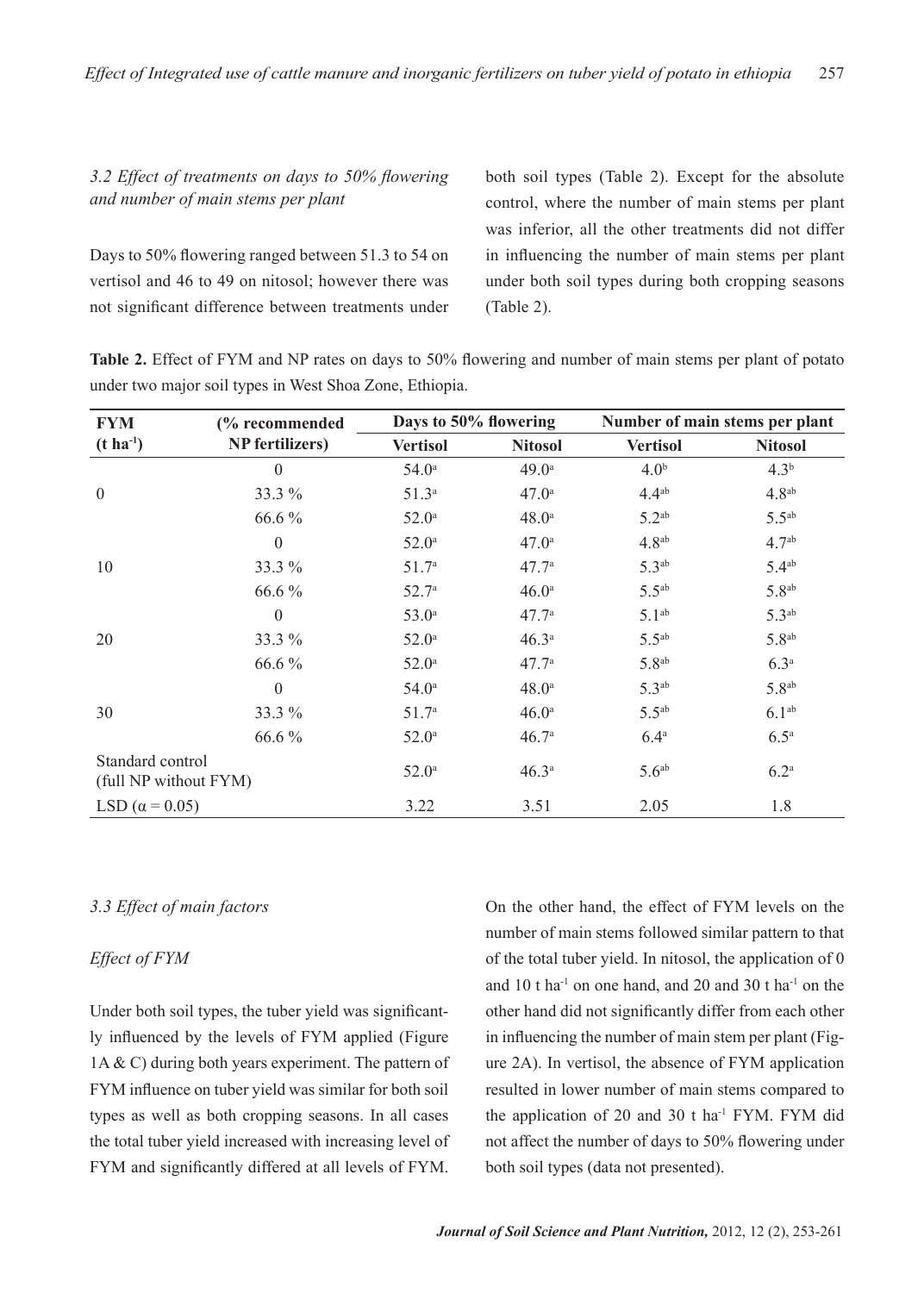

**Figure 1.** Effect of FYM and NP fertilizers rate on total tuber yield in vertisol (A and B, respectively) and nitosol (C and D, respectively). Similar coloured bars followed by different letters are significantly different at 0.05 probability level, Tukey test.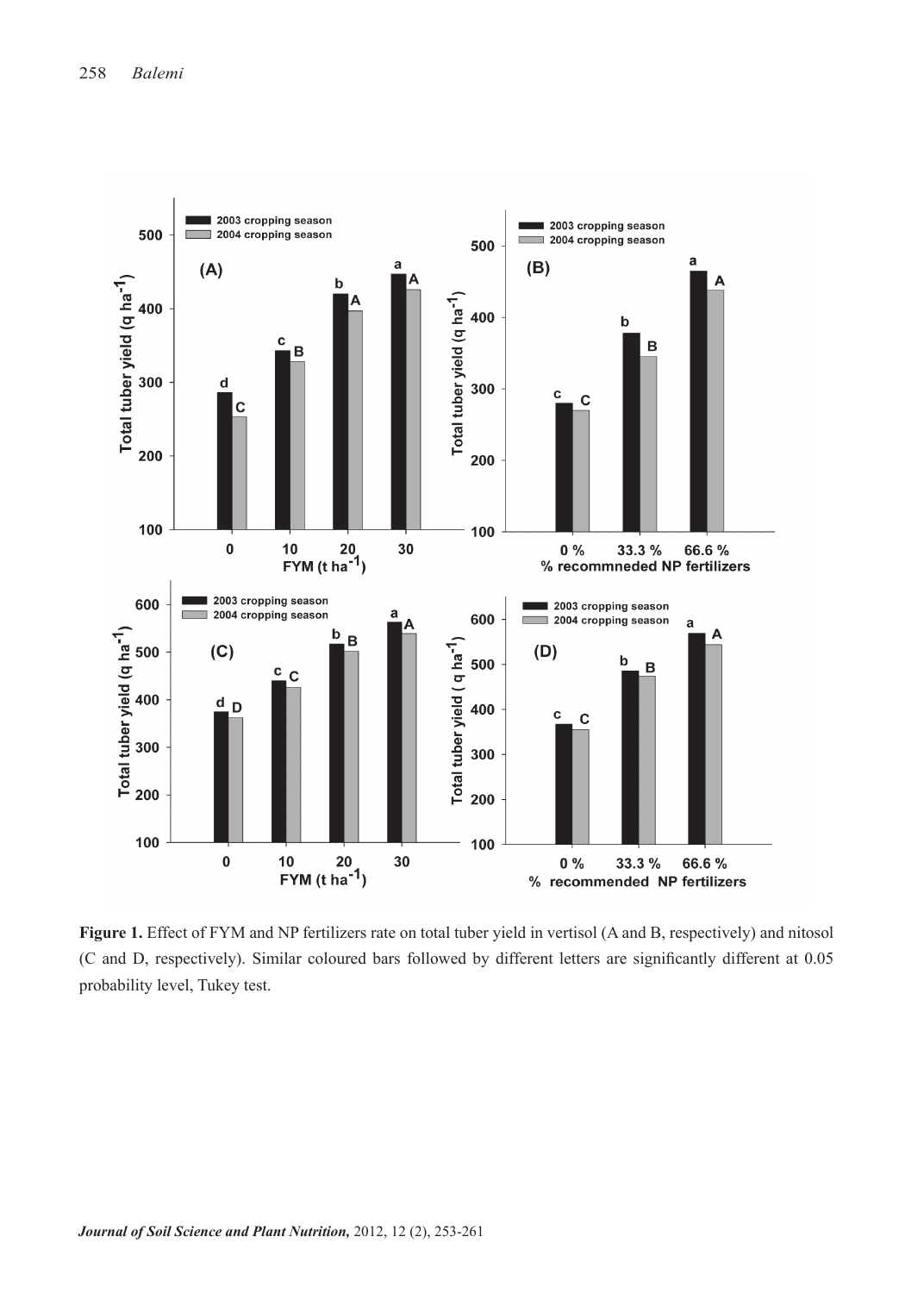

**Figure 2.** Effect of FYM (A) and inorganic NP fertilizers rate (B) on number of main stems per plant. Similar coloured bars followed by different letters are significantly different at 0.05 probability level, Tukey test.

#### *Effect of inorganic NP fertilizers*

The effect of inorganic NP fertilizer rate on total tuber yield followed similar trend under both soil types and during both cropping seasons (Figure 1B & D). At all levels of inorganic NP fertilizers rate, the total tuber yield differed significantly. The application of 66.6% recommended inorganic NP fertilizers resulted in the highest total tuber yield on both soil types and during both cropping seasons. On the other hand, the absence of inorganic fertilizers application resulted in the lowest number of main stems per plant compared to the application of 33.3  $\&$  and 66.6% inorganic NP fertilizers, but both of these rates did not differ from each other in influencing the number of main stems per plant. The number of days to 50% flowering was not significantly affected by the application of inorganic NP fertilizers under both soil types (data not presented).

#### **4. Discussion**

Supplementing 66.6% of the recommended inorganic fertilizers with  $20$  t ha<sup>-1</sup> FYM was sufficient to significantly increase the total tuber yield over the standard control in vertisol whereas the quantity of FYM that should supplement the same level of inorganic NP fertilizers in nitosol to significantly increase the tuber yield over the standard control was  $30$  t ha<sup>-1</sup>. Thus, nitosol demanded the application of more quantity of FYM in order to significantly boost total tuber yield as compared to vertisol under similar level of inorganic NP fertilizers application. This could probably be because soil physico-chemical characteristics of vertisol such as drainage, and N and P mineralization rate responded more favourably even to lower FYM application compared to nitosol. The application of 30 t ha-1 FYM on average enhanced the total tuber yield over zero FYM during both years by 50% and 63%,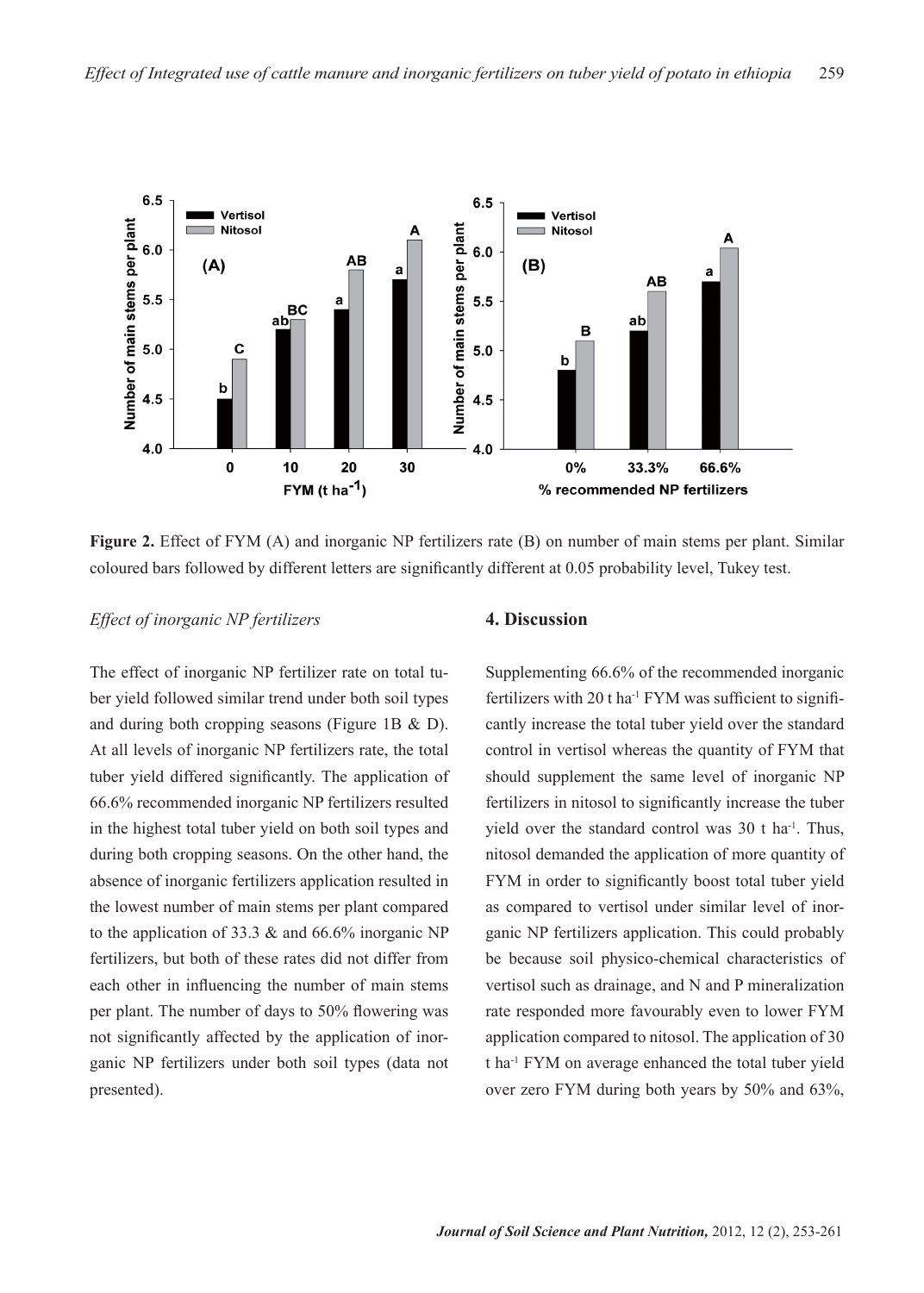respectively on niosol and vertisol. Similarly, Sidhu *et al*. (2007) reported 29% yield increase due to supplementing 50 t ha<sup>-1</sup> in potato over FYM untreated control. The application of any of the FYM levels (10, 20, 30 t ha-1) alone improved the total tuber yield only over the absolute control but could not significantly improve the total tuber yield over the standard control signifying that unless it is integrated with inorganic fertilizers, FYM alone can not significantly boost tuber yield. This is perhaps because the FYM released nutrient very slowly and the released nutrients in the year of application may did not satisfy the crop nutrient demand. However, total tuber yield was significantly different for each FYM level and increased linearly with increasing FYM levels in both soil types. This shows that potato responds considerably to FYM application suggesting that potato growers can use for increased tuber yield. In agreement with the result of the present study, various studies have also shown the positive effects of FYM amendment with inorganic fertilizers in boosting crop yield (Ghosh and Sharma 1999; Negassa *et al*. 2001; Tolesaa and Friesen 2001; Joy *et al*. 2005; Somanath and Syeenivasmuthy 2005; Bayu *et al*., 2006). However, Patel *et al*. (2000) did not observe any significant effect of FYM application on the yield of Chicory, which contradicts with the present report as well as with the reports of aforementioned authors. The improved total tuber yield with increased level of FYM application in this study was probably related to increased available P, mineralized N and improved cation exchange capacity of the soil as has been described by Tirol-Padre *et al*. (2007). In agreement with the results of the present study, Roy *et al*. (2001) reported that amendment of FYM with inorganic fertilizers did not significantly improve the number of main stems in potato over the treatment without FYM. The 5 days early flowering under nitosol at Guder compared to vertisol at Ambo in this study was due to the relatively warmer weather that prevailed at Guder during the experimental period.

### **5. Conclusions**

The results of the present investigation demonstrated that the integrated use of FYM and commercial NP fertilizers significantly enhanced potato tuber yield as compared to the use of each fertilizer source separately, thus potentially reducing the cost of production. Considering the three-fold increase of commercial fertilizer price in the country in the past 4-5 years, the possibility of substituting 66.6% of the recommended inorganic fertilizers with the application of 20-30 t ha<sup>-1</sup> FYM, as observed in the present study must be a great benefit to those farmers with sufficient livestock holdings. Additionally, the integrated approach has along term benefit in that it also improves the physico-chemical properties of the soil for sustainable crop production.

# **Acknowledgement**

The Author acknowledges Mrs. Etagegn Teshome, for her technical assistance in the execution of the experiment and for the field data collection. I would also like to thank Ambo University for financing this research.

### **References**

- Bayu, W., Rethman, N.F.G., Hammes, P.S., Alemu, G. 2006. Effect of Farmyard Manure and Inorganic Fertilizers on Sorghum Growth, Yield and Nitrogen Use in Semi-arid Areas of Ethiopia. Journal of Plant Nutrition 29, 391-407.
- Gedam, V.B., Rametke, J.R., Rudragouda, Power, M.S. 2008. Influence of organic manures on yield, nutrient uptake and change in physico-chemical properties of soil after harvest of groundnut. Crop Research, 36,111-114.